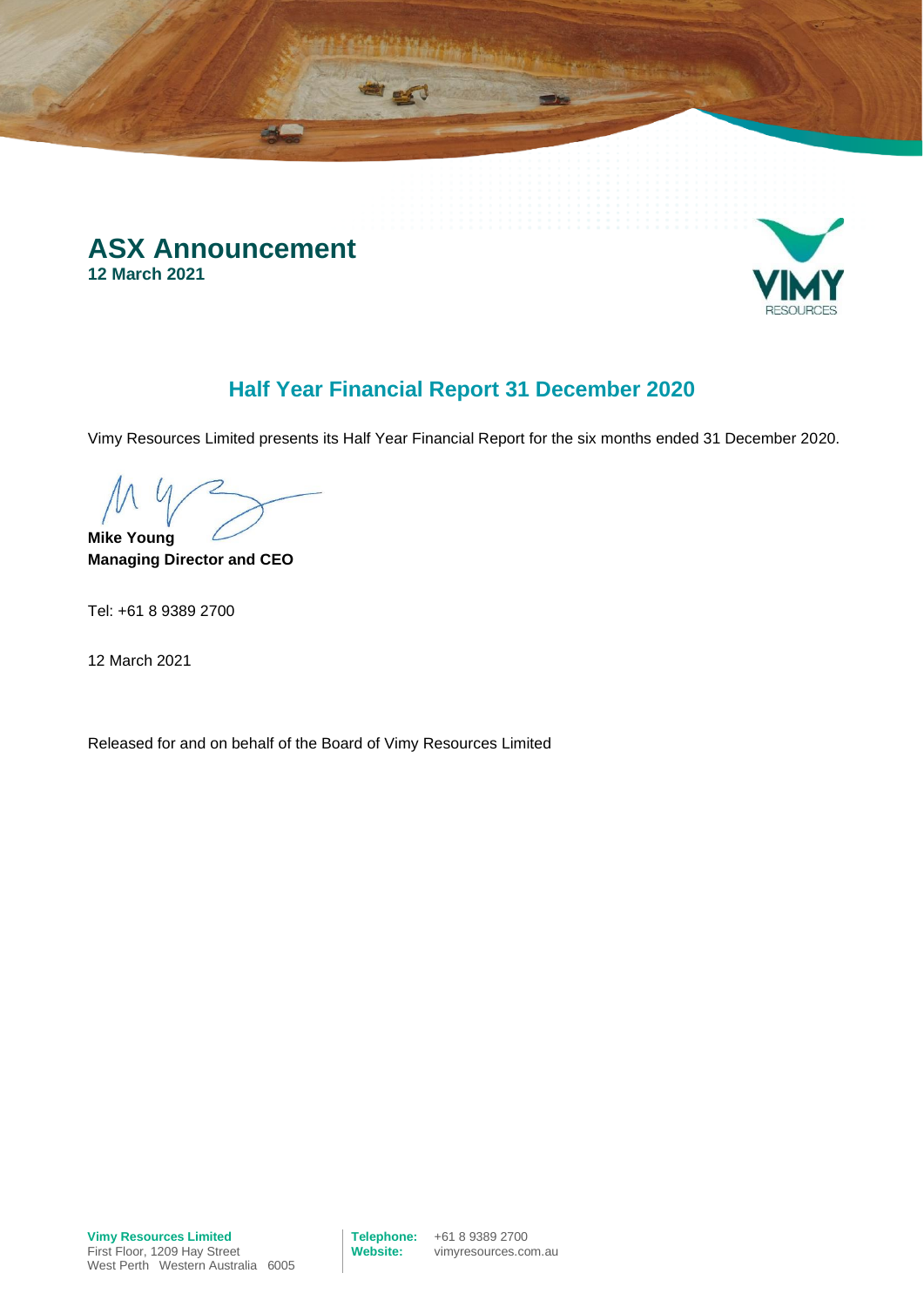

# Half Year Financial Report

# For the half year ended 31 December 2020

Vimy Resources Limited ACN 120 178 949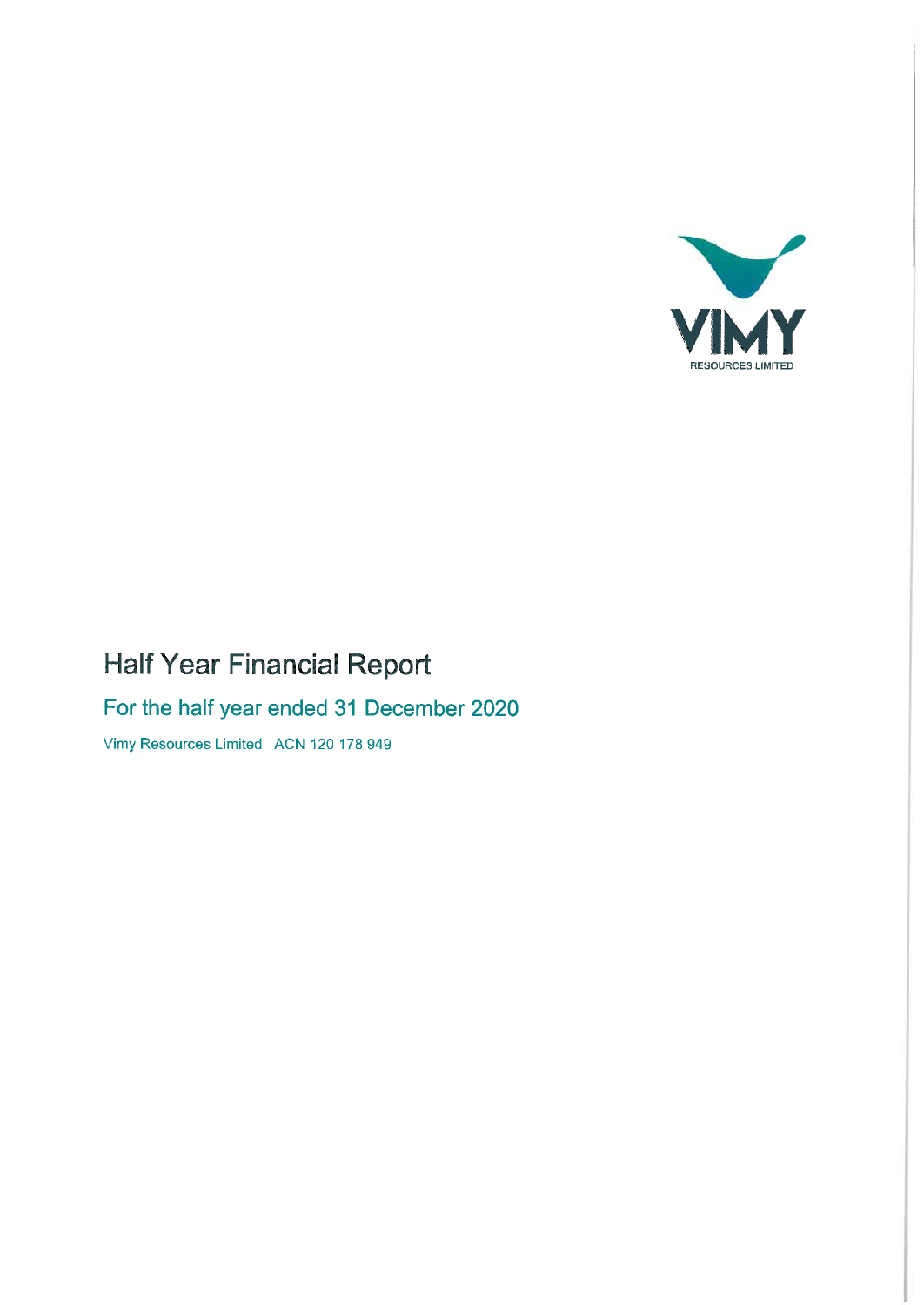# **Vimy Resources Limited**

### ACN 120 178 949

### **CONTENTS**

|                                                                         | Page |
|-------------------------------------------------------------------------|------|
| Directors' Report                                                       | 3    |
| Auditor's Independence Declaration                                      | 5    |
| Interim Financial Statements                                            |      |
| Consolidated Statement of Profit or Loss and Other Comprehensive Income | 6    |
| Consolidated Statement of Financial Position                            | 7    |
| Consolidated Statement of Changes in Equity                             | 8    |
| <b>Consolidated Statement of Cash Flows</b>                             | 9    |
| Notes to the Financial Statements                                       | 10   |
| Directors' Declaration                                                  | 17   |
| Independent Auditor's Review Report to the Members                      | 18   |

The interim financial report does not include all the notes of the type normally included in an annual financial report. Accordingly, this report is to be read in conjunction with the annual report for the year ended 30 June 2020 and any public announcements made by Vimy Resources Limited during the interim reporting period in accordance with the continuous disclosure requirements of the Corporations Act 2001.

The interim financial report has been prepared for the consolidated entity consisting of Vimy Resources Limited and its subsidiaries. The report covers the half year ended 31 December 2020 and is presented in Australian dollars.

Vimy Resources Limited is a company limited by shares, incorporated and domiciled in Australia. Its registered office and principal place of business is:

Level 1, 1209 Hay Street West Perth, Western Australia 6005

The interim financial report was authorised for issue by the directors on 12 March 2021.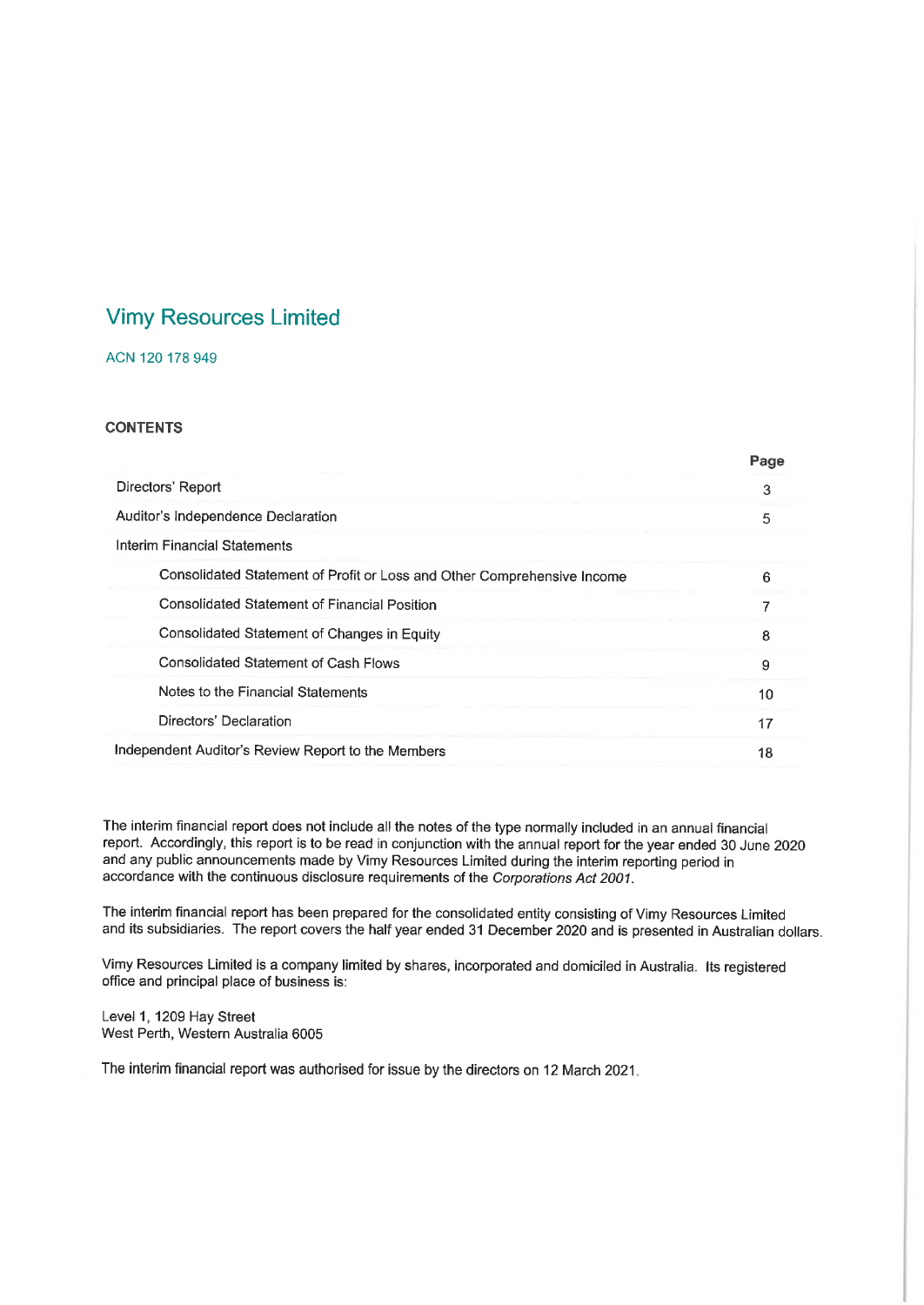## **Directors' Report**

For the Half Year Ended 31 December 2020

Your directors present their report on the consolidated entity consisting of Vimy Resources Limited ('Vimy' or 'Group') and the entities it controlled at the end of, and during, the half year ended 31 December 2020.

### **DIRECTORS**

The names and titles of directors who held office during the half year ended 31 December 2020 and up to the date of this report (unless otherwise stated), are:

The Hon. Cheryl Edwardes AM, Non-Executive Chairman Michael (Mike) Young, Managing Director and Chief Executive Officer David Cornell, Non-Executive Director Dr Tony Chamberlain, Non-Executive Director Luca Giacovazzi, Non-Executive Director (Appointed 19 October 2020)

#### **REVIEW OF OPERATIONS**

Vimy is a resource exploration and evaluation company. The group's asset comprise the Mulga Rock Project, Australia's largest and most advanced uranium project, located 290 kilometres by road ENE of Kalgoorlie in Western Australia. Vimy also majority owns and operates the Alligator River Project, the largest granted uranium exploration package in the world-class Alligator River uranium district in the Northern Territory.

The timely implementation of the Mulga Rock Project requires compliance with the Ministerial Approval (Ministerial Statement 1046) that was granted on 16 December 2016. This stipulates that "Substantial Commencement" (SC) must be achieved no later than 5 years after approval is granted, i.e., by 16 December 2021. This will constitute site based works that would be considered integral to the development of the project to eventually achieve a commercial producing mine. There are a number of WA government department approvals that are a prerequisite to commencing SC. Some have been completed, and the remaining ones include an Above Ground Tailings Management Plan (for infrastructure that will not be required), a Mining Proposal. Project Management Plan and a Mine Closure Plan. These have all been submitted to the appropriate WA government department(s) and Vimy are in the process of answering queries relevant to those submissions. Management expect that they should be approved before June 2021 and site based works will then commence.

During the six months to 31 December 2020, the Company achieved the following significant milestones:

- On 26 August, the Company announced the results relating to the updated Definitive Feasibility Study on the Mulga Rock Project in Western Australia.
- On 2 September, the Company announced that all seven of the Condition Environmental Management Plans required by Ministerial Statement 1046 have been approved.
- On 16 September, the Company announced the results of the ore sorting trial on a composite of mineralised material from the Angularli deposit at Alligator River in the Northern Territory. The ore sorting results strengthen the outstanding potential of the Angularly Uranium-Gold deposit at the Alligator River Project.
- On 19 October, the Company announced the appointment of Mr Luca Giacovazzi to the Board as a Non-Executive Director. Luca is the Head of Wyloo Metals, a company of the private investment group Tattarang. Wyloo Metals manages a diverse portfolio of wholly-owned exploration projects and cornerstone investments in both public and private companies. Formerly of Credit Suisse, Luca has successfully completed numerous metals and mining transactions over the course of his career both domestically in Australia and internationally.
- On 31 July, the Company announced the 2020/21 field season for the Alligator River Project had been delayed due to the COVID-19 pandemic. The Company also confirmed that access was now permitted to the Northern Territory for heritage meetings and surveys work.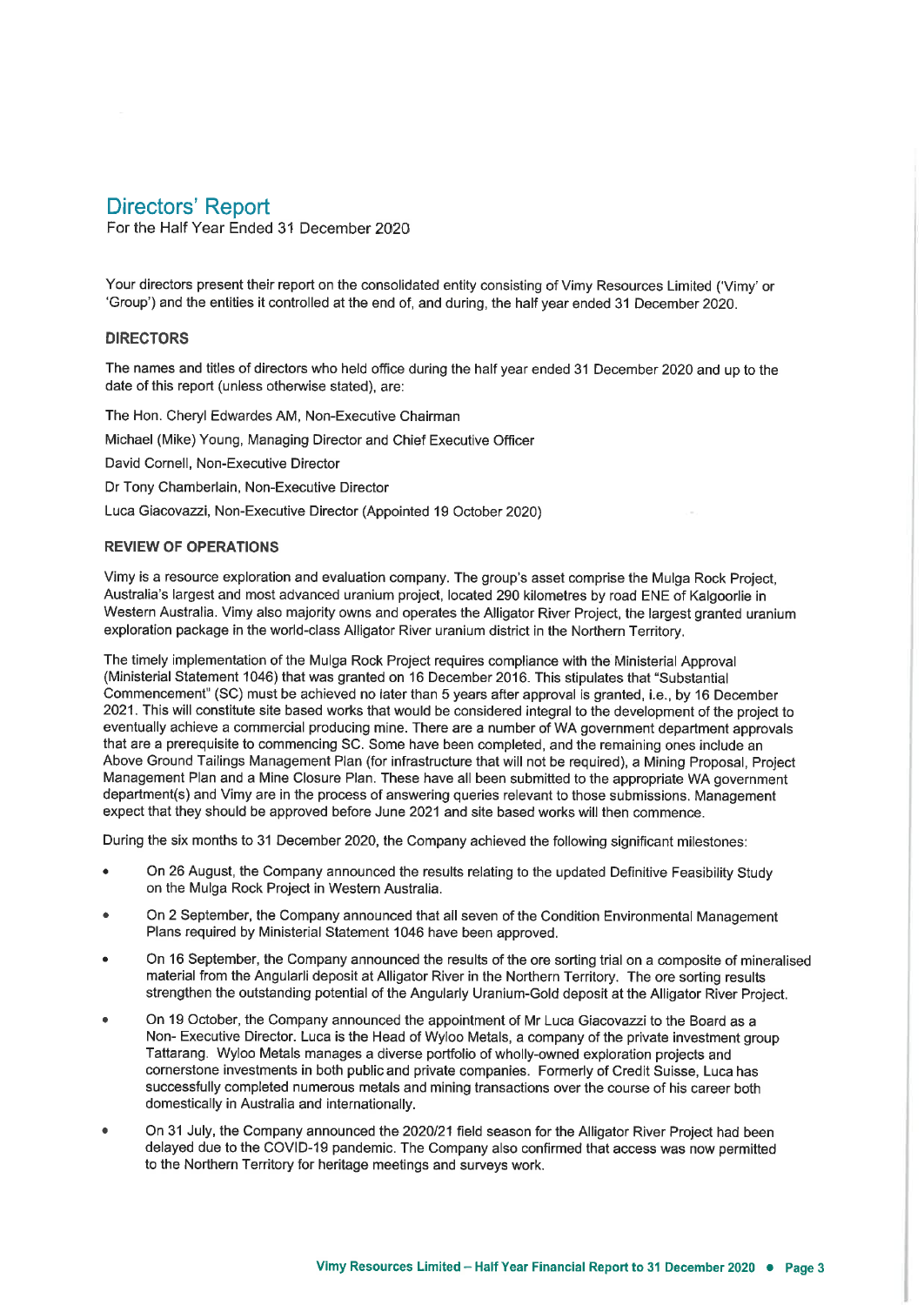# **Directors' Report**

For the Half Year Ended 31 December 2020

### **Financial**

The operating loss for the period was \$3,742,366 (2019: \$3,762,357) and the net assets of the Consolidated Entity as at 31 December 2020 were \$5,245,486 (at 30 June 2020: \$8,277,819). The cash balance at 31 December 2020 was \$4,337,904.

### **DIVIDENDS**

No dividends were recommended or paid during the six months to 31 December 2020 (\$ Nil: 31 December 2019).

### **SUBSEQUENT EVENTS**

Since 31 December 2020 the following subsequent events occurred:

- On 13 January, the Company announced it has been approved to join the US-based OTCQB Venture Market under the ticker symbol VMRSF. The OTCQB is a well-established trading platform, operated by OTC Markets Group in New York. OTC trading will enhance the visibility and accessibility of the Company to North American shareholders and media partners.
- On 4 February, the Company announced an update on the potential upside of the by-product credits from an ancillary base metal circuit at the Mulga Rock Uranium Project.
- On 10 March 2021, the Company announced that it has executed a binding term sheet with Rio Tinto Exploration Pty Limited (RTX) to acquire RTX's interest (20.89%) in the Wellington Range and King River Joint Venture at the Alligator River Project (ARP) in the Northern Territory. This will result in Vimy holding 100% of the ARP on settlement through its wholly owned subsidiary Viva Resources Pty Ltd.

### **AUDITOR'S INDEPENDENCE DECLARATION**

A copy of the auditor's independence declaration as required under section 307C of the Corporations Act 2001 is set out on Page 5.

### **ROUNDING OF AMOUNTS**

The Company is of a kind referred to in ASIC Corporations Instrument 2016/191 and therefore the amounts contained in this report and in the interim financial statements have been rounded to the nearest dollar.

This report is made in accordance with a resolution of the directors.

**Mike Young Managing Director and Chief Executive Officer** 

Dated 12 March 2021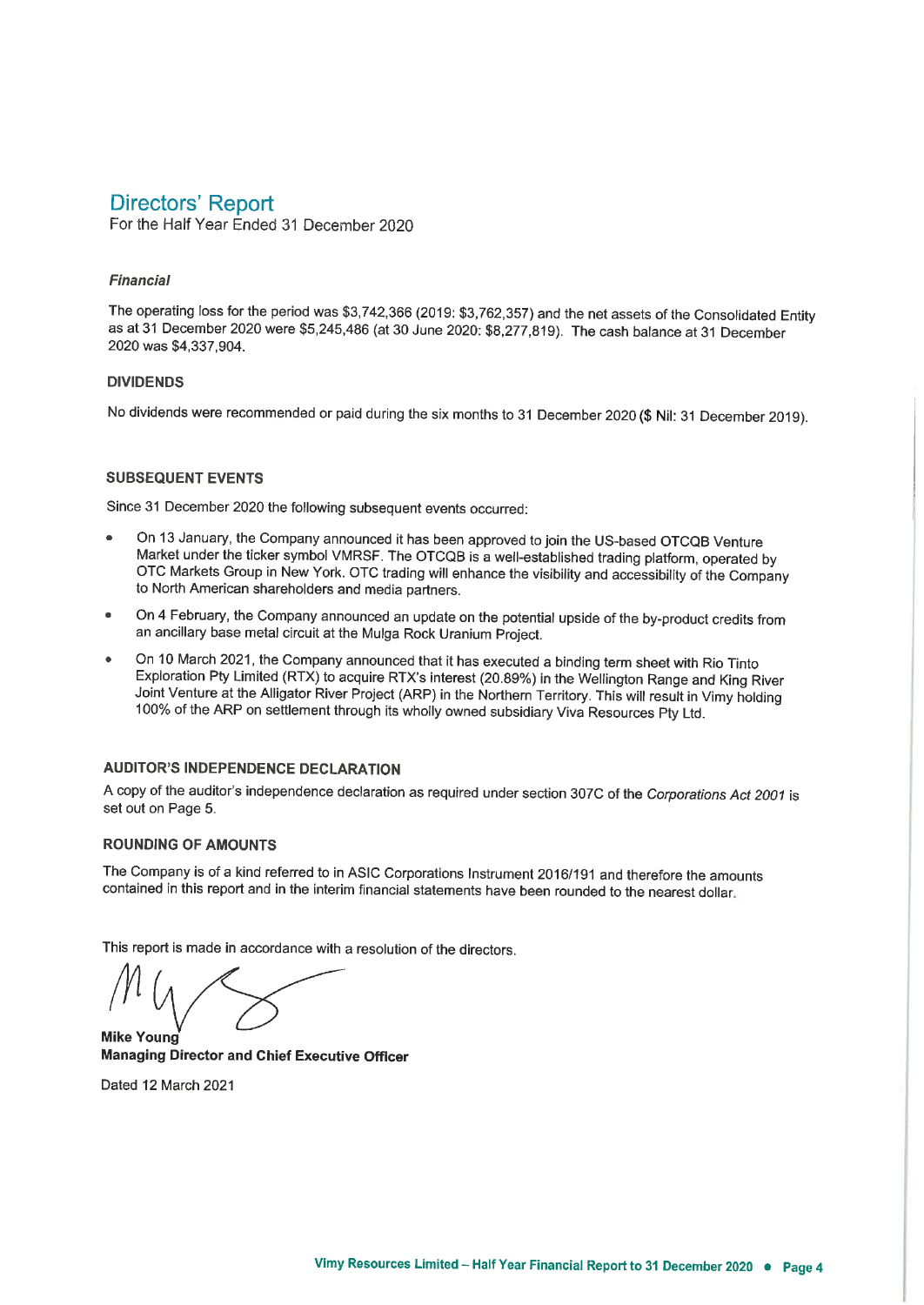

# Lead Auditor's Independence Declaration under Section 307C of the Corporations Act 2001

## To the Directors of Vimy Resources Limited

I declare that, to the best of my knowledge and belief, in relation to the review of Vimy Resources Limited for the half-year ended 31 December 2020 there have been:

- i. no contraventions of the auditor independence requirements as set out in the Corporations Act 2001 in relation to the review; and
- ii. no contraventions of any applicable code of professional conduct in relation to the review.

KPMG

Parts Made

KPMG **Derek Meates** Partner

Perth

12 March 2021

KPMG, an Australian partnership and a member firm of the KPMG global organisation of independent member firms affiliated with KPMG International Limited, a private English company limited by guarantee. All rights reserved. The KPMG name and logo are trademarks used under license by the independent member firms of the KPMG global organisation. Liability limited by a scheme approved under Professional Standards Legislation.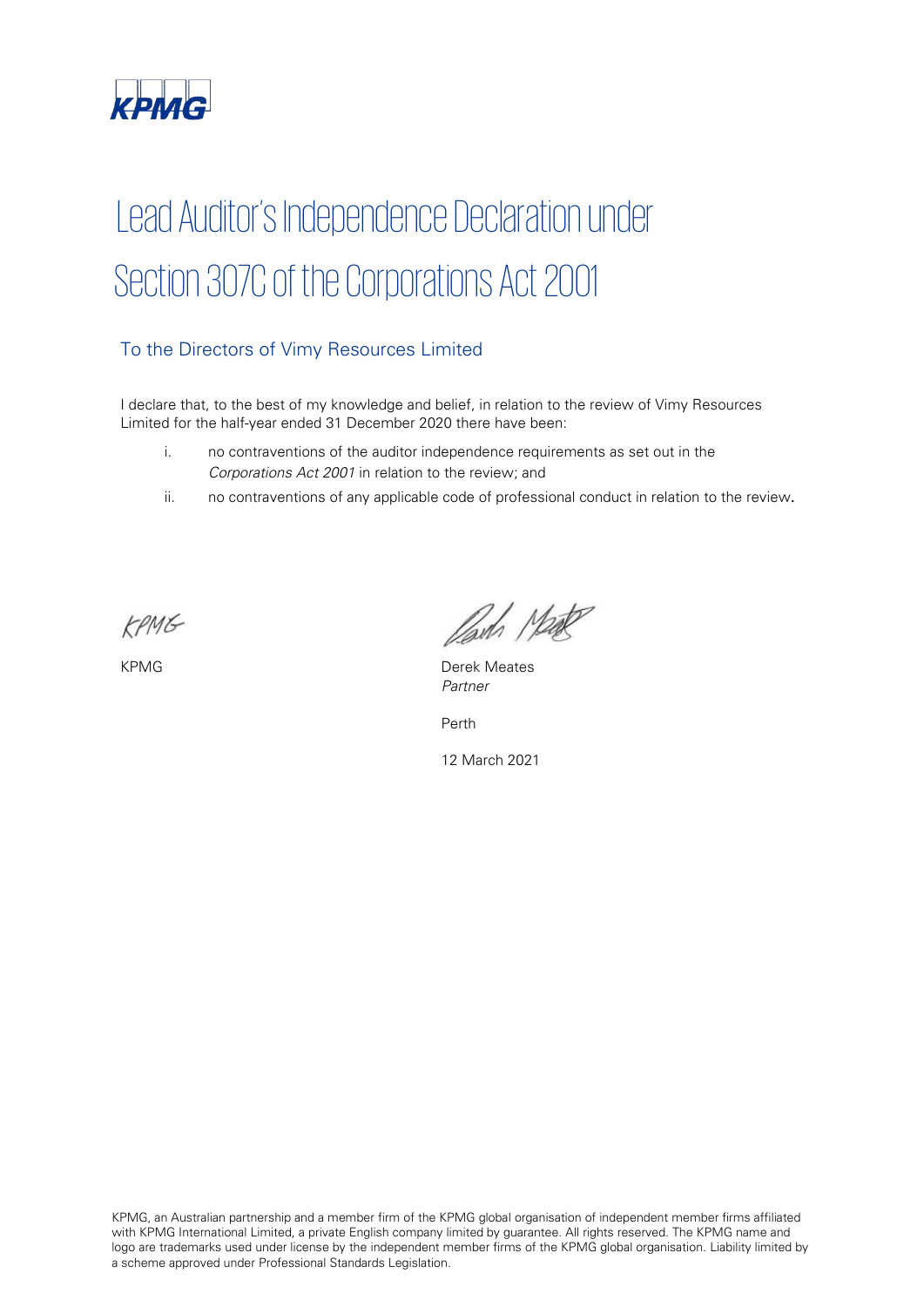# Consolidated Statement of Profit or Loss and Other Comprehensive Income For the Half Year Ended 31 December 2020

|                                                                                          |              | <b>Consolidated</b>                       |                                          |  |
|------------------------------------------------------------------------------------------|--------------|-------------------------------------------|------------------------------------------|--|
|                                                                                          | <b>Notes</b> | Half year ended<br>31 December 2020<br>\$ | Half year ended<br>31 December 2019<br>s |  |
| Other Income                                                                             | 3            | 93.899                                    | 102,814                                  |  |
| Exploration and evaluation expenditure                                                   |              | (1,813,889)                               | (2,077,899)                              |  |
| Corporate and administration expense                                                     |              | (1,398,379)                               | (1,689,887)                              |  |
| Financial Income                                                                         |              |                                           | 287,439                                  |  |
| Financing expense                                                                        |              | (282, 933)                                | (353, 499)                               |  |
| Share based payment expense                                                              |              | (341, 064)                                | (31, 325)                                |  |
| Loss before income tax                                                                   |              | (3,742,366)                               | (3,762,357)                              |  |
| Income tax expense                                                                       |              |                                           |                                          |  |
| Loss attributable to members of the Company                                              |              | (3,742,366)                               | (3,762,357)                              |  |
| Other comprehensive income, net of tax                                                   |              |                                           |                                          |  |
| Total comprehensive loss attributable to members<br>of the Company                       |              | (3,742,366)                               | (3,762,357)                              |  |
| Loss per share from continuing operations attributable<br>to the members of the Company: |              | Cents<br>per share                        | <b>Cents</b><br>per share                |  |
| Basic and diluted loss per share                                                         | 4            | (0.48)                                    | (0.68)                                   |  |

The above statement of profit or loss and other comprehensive income should be read in conjunction with the accompanying notes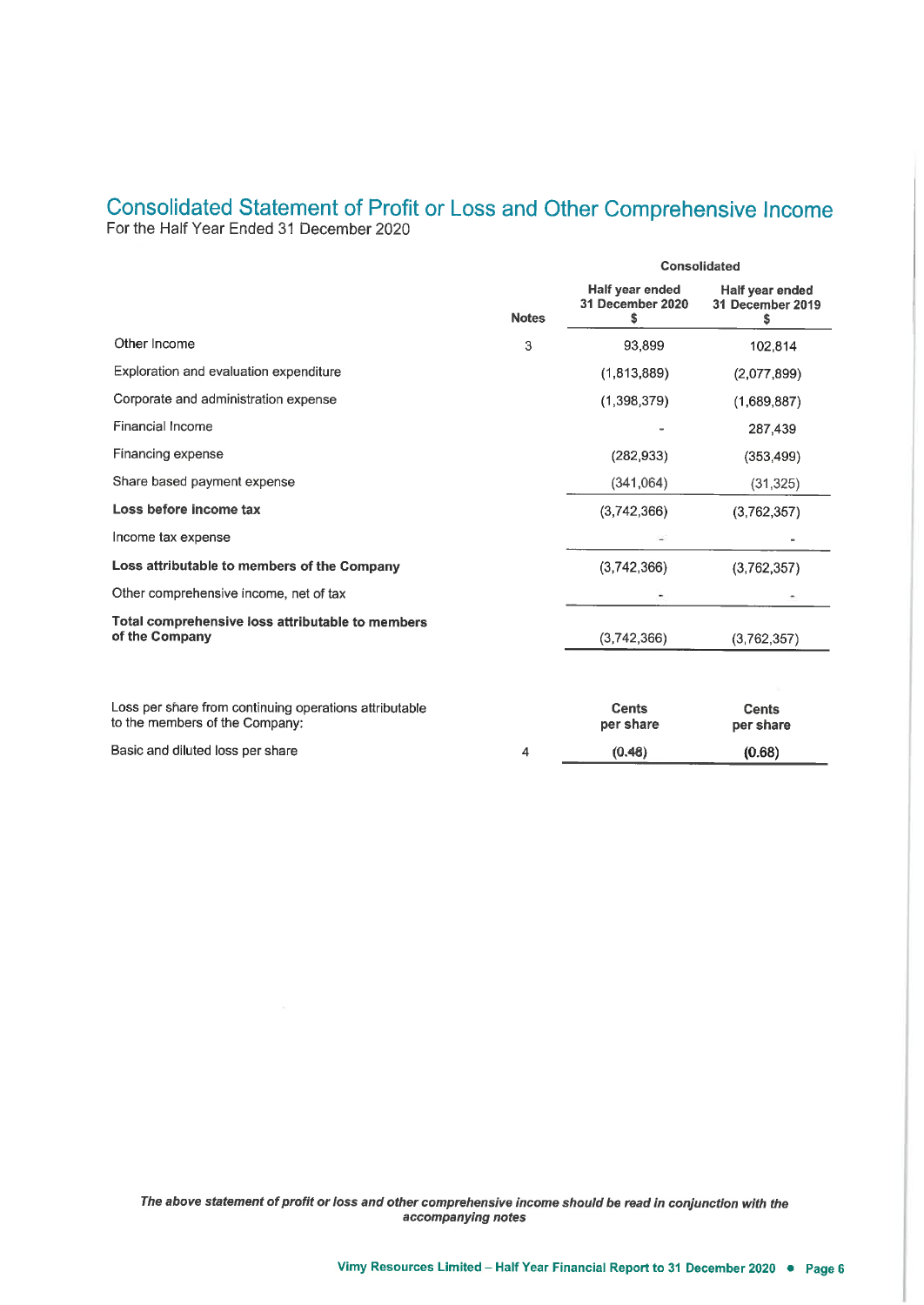# **Consolidated Statement of Financial Position**

As at 31 December 2020

|                                      |                | Consolidated                    |                             |  |
|--------------------------------------|----------------|---------------------------------|-----------------------------|--|
|                                      | <b>Notes</b>   | As at<br>31 December 2020<br>\$ | As at<br>30 June 2020<br>\$ |  |
| <b>CURRENT ASSETS</b>                |                |                                 |                             |  |
| Cash and cash equivalents            | 5              | 4,337,904                       | 7,181,734                   |  |
| Trade and other receivables          | 6              | 73,932                          | 391,454                     |  |
| Prepayments                          | $\overline{7}$ | 88,128                          | 169,859                     |  |
| <b>Total Current Assets</b>          |                | 4,499,964                       | 7,743,047                   |  |
| <b>NON-CURRENT ASSETS</b>            |                |                                 |                             |  |
| Trade and other receivables          | 6              | 356,258                         | 356,258                     |  |
| Right of use assets                  | 8              | 351,438                         | 397,278                     |  |
| Plant and equipment                  |                | 65,859                          | 86,713                      |  |
| Exploration and evaluation           | 9              | 5,788,237                       | 5,788,237                   |  |
| <b>Total Non-Current Assets</b>      |                | 6,561,792                       | 6,628,486                   |  |
| <b>TOTAL ASSETS</b>                  |                | 11,061,756                      | 14,371,533                  |  |
| <b>CURRENT LIABILITIES</b>           |                |                                 |                             |  |
| Trade and other payables             | 10             | 1,929,364                       | 2,304,911                   |  |
| Provisions                           | 11             | 290,935                         | 276,434                     |  |
| <b>Total Current Liabilities</b>     |                | 2,220,299                       | 2,581,345                   |  |
| <b>NON-CURRENT LIABILITIES</b>       |                |                                 |                             |  |
| Trade and other payables             | 10             | 2,728,184                       | 2,605,291                   |  |
| Provisions                           | 11             | 867,787                         | 907,079                     |  |
| <b>Total Non-Current Liabilities</b> |                | 3,595,971                       | 3,512,370                   |  |
| <b>TOTAL LIABILITIES</b>             |                | 5,816,270                       | 6,093,715                   |  |
| <b>NET ASSETS</b>                    |                | 5,245,486                       | 8,277,818                   |  |
| <b>EQUITY</b>                        |                |                                 |                             |  |
| Contributed equity                   | 12             | 114,046,084                     | 113,677,114                 |  |
| Other reserves                       |                | 1,342,570                       | 1,288,327                   |  |
| <b>Accumulated losses</b>            |                | (110, 143, 168)                 | (106, 687, 623)             |  |
| <b>TOTAL EQUITY</b>                  |                | 5,245,486                       | 8,277,818                   |  |
|                                      |                |                                 |                             |  |

The above statement of financial position should be read in conjunction with the accompanying notes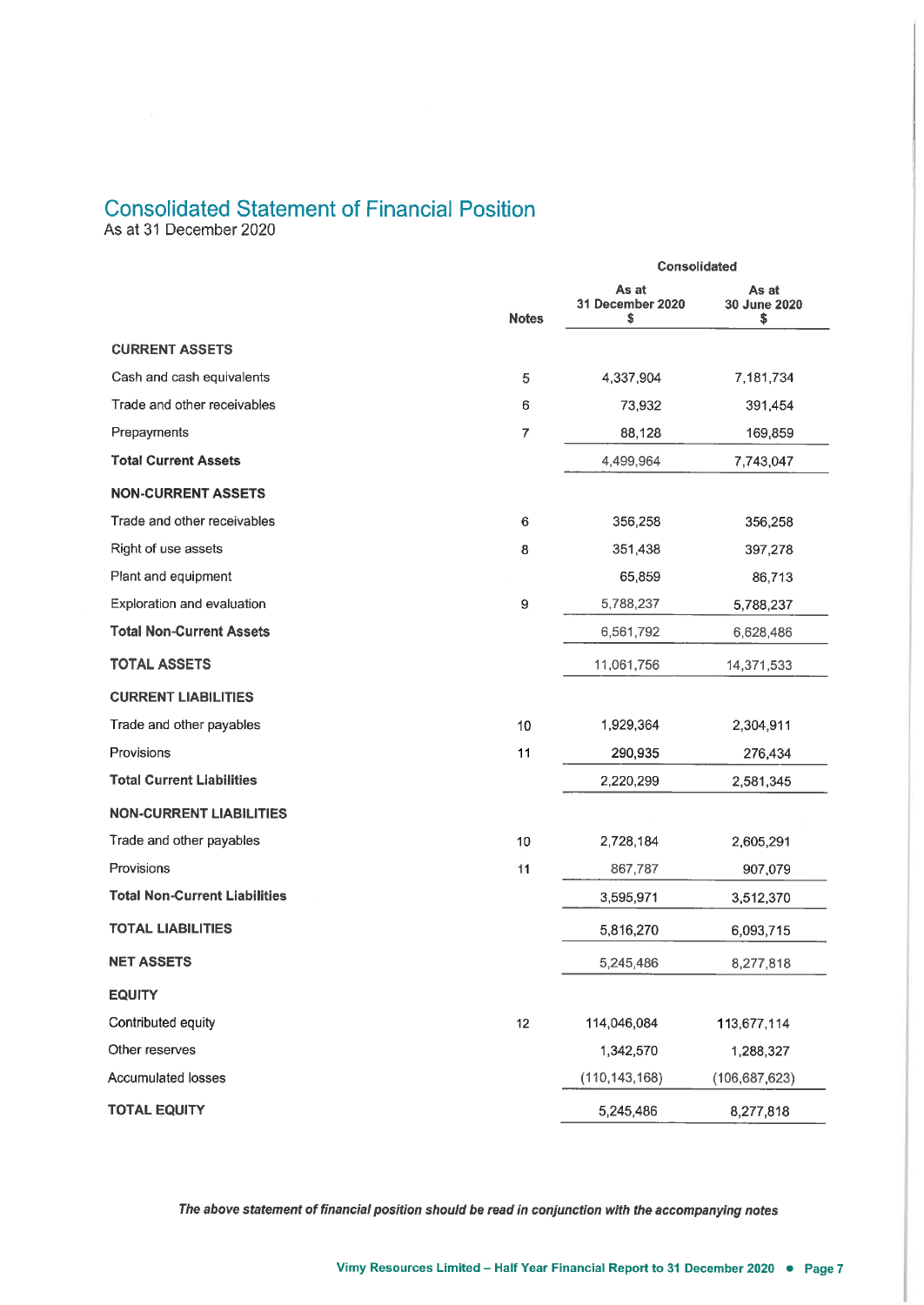# Consolidated Statement of Changes in Equity<br>For the Half Year ended 31 December 2020

|                                                          | <b>Notes</b> | <b>Contributed</b><br>equity<br>s | <b>Accumulated</b><br>losses<br>\$ | <b>Reserves</b><br>\$    | Total<br>\$ |
|----------------------------------------------------------|--------------|-----------------------------------|------------------------------------|--------------------------|-------------|
| <b>CONSOLIDATED</b>                                      |              |                                   |                                    |                          |             |
| Balance at 1 July 2019                                   |              | 102,271,967                       | (104, 178, 998)                    | 4,466,871                | 2,559,840   |
| Loss attributable to members<br>of the Company           |              |                                   | (3,762,357)                        | $\overline{\phantom{a}}$ | (3,762,357) |
| Transactions with owners in their<br>capacity as owners: |              |                                   |                                    |                          |             |
| Issue of ordinary shares, net of issue costs             |              | 6,265,826                         |                                    |                          | 6,265,826   |
| Share based payment expense                              |              | ÷                                 |                                    | 31,324                   | 31,324      |
| <b>Balance at 31 December 2019</b>                       |              | 108,537,793                       | (107, 941, 355)                    | 4,498,195                | 5,094,633   |
| Balance at 1 July 2020                                   |              | 113,677,114                       | (106, 687, 623)                    | 1,288,327                | 8,277,818   |
| Loss attributable to members<br>of the Company           |              |                                   | (3,742,366)                        |                          | (3,742,366) |
| Transactions with owners in their<br>capacity as owners: |              |                                   |                                    |                          |             |
| Issue of ordinary shares, net of issue costs             | 12           | 368,970                           |                                    |                          | 368,970     |
| Share based payment expense                              |              |                                   |                                    | 341,064                  | 341,064     |
| <b>Transfer to Accumulated Losses</b>                    |              |                                   | 286,821                            | (286, 821)               |             |
| <b>Balance at 31 December 2020</b>                       |              | 114,046,084                       | (110, 143, 168)                    | 1,342,570                | 5,245,486   |

The above statement of changes in equity should be read in conjunction with the accompanying notes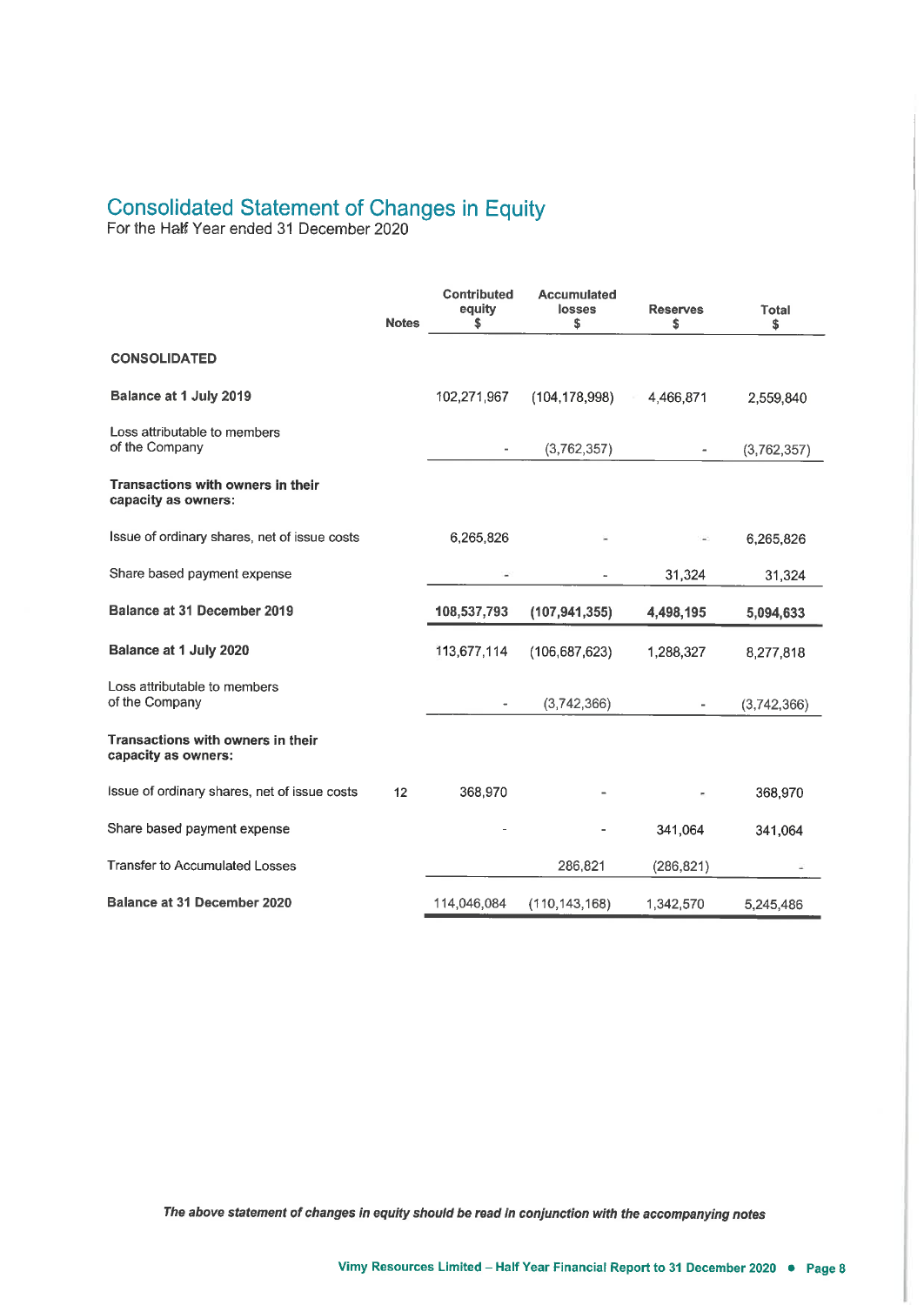# **Consolidated Statement of Cash Flows**

For the Half Year ended 31 December 2020

|                                                            |             | Consolidated                              |                                           |  |
|------------------------------------------------------------|-------------|-------------------------------------------|-------------------------------------------|--|
|                                                            | <b>Note</b> | Half year ended<br>31 December 2020<br>\$ | Half year ended<br>31 December 2019<br>\$ |  |
| <b>Cash Flows from Operating Activities</b>                |             |                                           |                                           |  |
| Interest received                                          |             | 29,905                                    | 15,080                                    |  |
| Payments to other suppliers and employees                  |             | (3,220,854)                               | (3,977,062)                               |  |
| Grant income                                               |             | 397,159                                   | 1,009,414                                 |  |
| Other income                                               |             | 9,329                                     | 117,066                                   |  |
| Net cash used in Operating Activities                      |             | (2,784,461)                               | (2,835,502)                               |  |
| <b>Cash Flows from Investing Activities</b>                |             |                                           |                                           |  |
| Purchase of plant and equipment                            |             | (26,966)                                  | (704)                                     |  |
| Proceeds from sale of plant and equipment                  |             |                                           | 5,000                                     |  |
| Tenement acquisition costs                                 |             |                                           | (20,000)                                  |  |
| Net cash used in Investing Activities                      |             | (26,966)                                  | (15, 704)                                 |  |
| <b>Cash Flows from Financing Activities</b>                |             |                                           |                                           |  |
| Proceeds from issue of ordinary shares, net of issue costs |             |                                           | 6,712,703                                 |  |
| Share issue costs                                          |             | (32, 403)                                 | (431, 083)                                |  |
| <b>Net cash from Financing Activities</b>                  |             | (32, 403)                                 | 6,281,620                                 |  |
| Net increase/(decrease) in cash held                       |             | (2,843,830)                               | 3,430,414                                 |  |
| Cash at the beginning of the financial period              |             | 7,181,734                                 | 977,759                                   |  |
| Cash at the end of the financial period                    | 5           | 4,337,904                                 | 4,408,173                                 |  |

The above statement of cash flows should be read in conjunction with the accompanying notes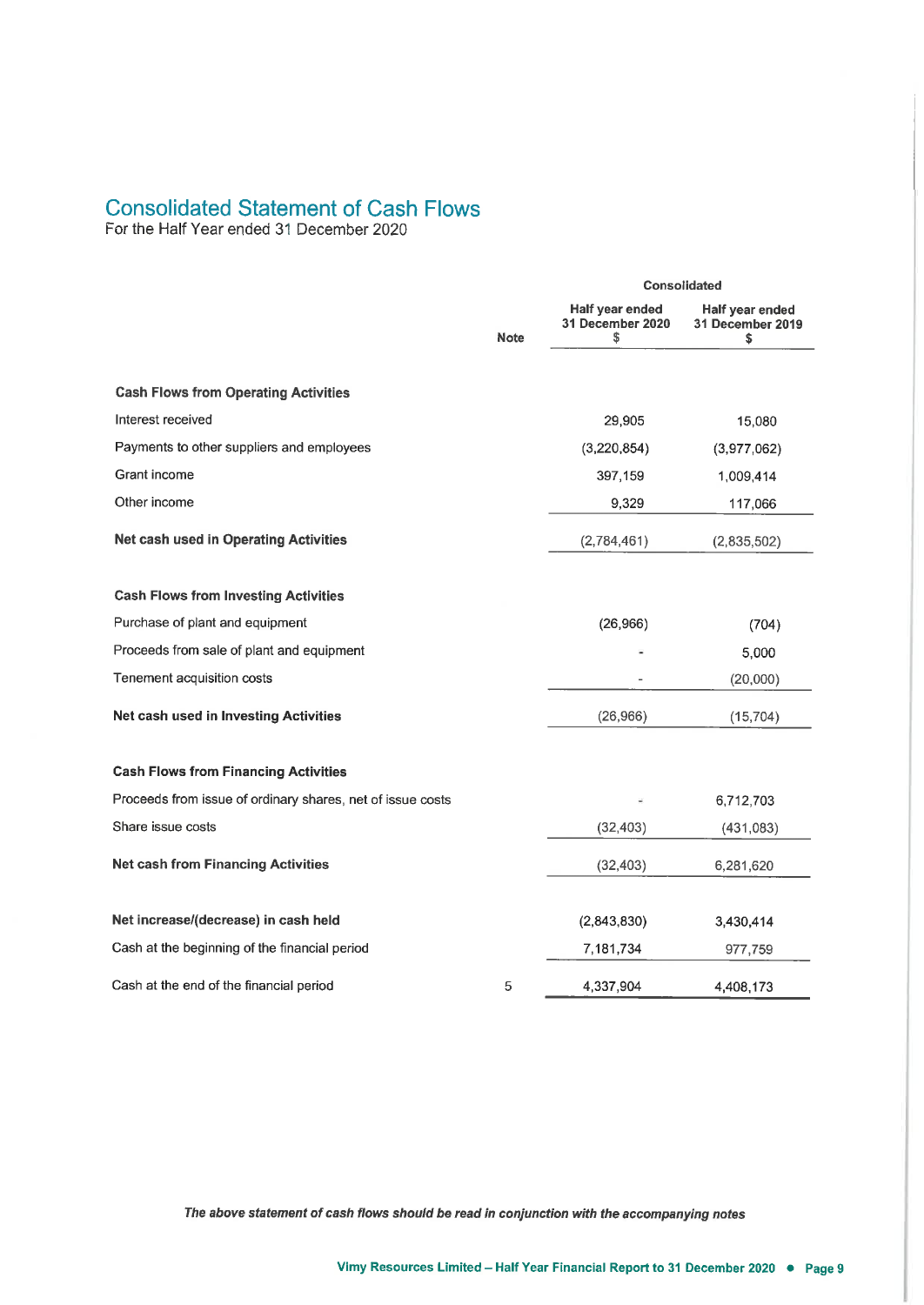31 December 2020

### **Table of Contents**

| 1.  | Basis of preparation                  | 11 |
|-----|---------------------------------------|----|
| 2.  | Segment reporting                     | 11 |
| 3.  | Other Income                          | 13 |
| 4.  | Loss per share                        | 13 |
| 5.  | Cash and cash equivalents             | 13 |
| 6.  | Trade and other receivables           | 13 |
| 7.  | Prepayments                           | 14 |
| 8.  | Right of use assets                   | 14 |
| 9.  | Exploration and evaluation            | 14 |
| 10. | Trade and other payables              | 14 |
|     | 11. Provisions                        | 15 |
| 12. | Contributed equity                    | 15 |
| 13. | <b>Contingent liabilities</b>         | 15 |
| 14. | Events occurring after reporting date | 15 |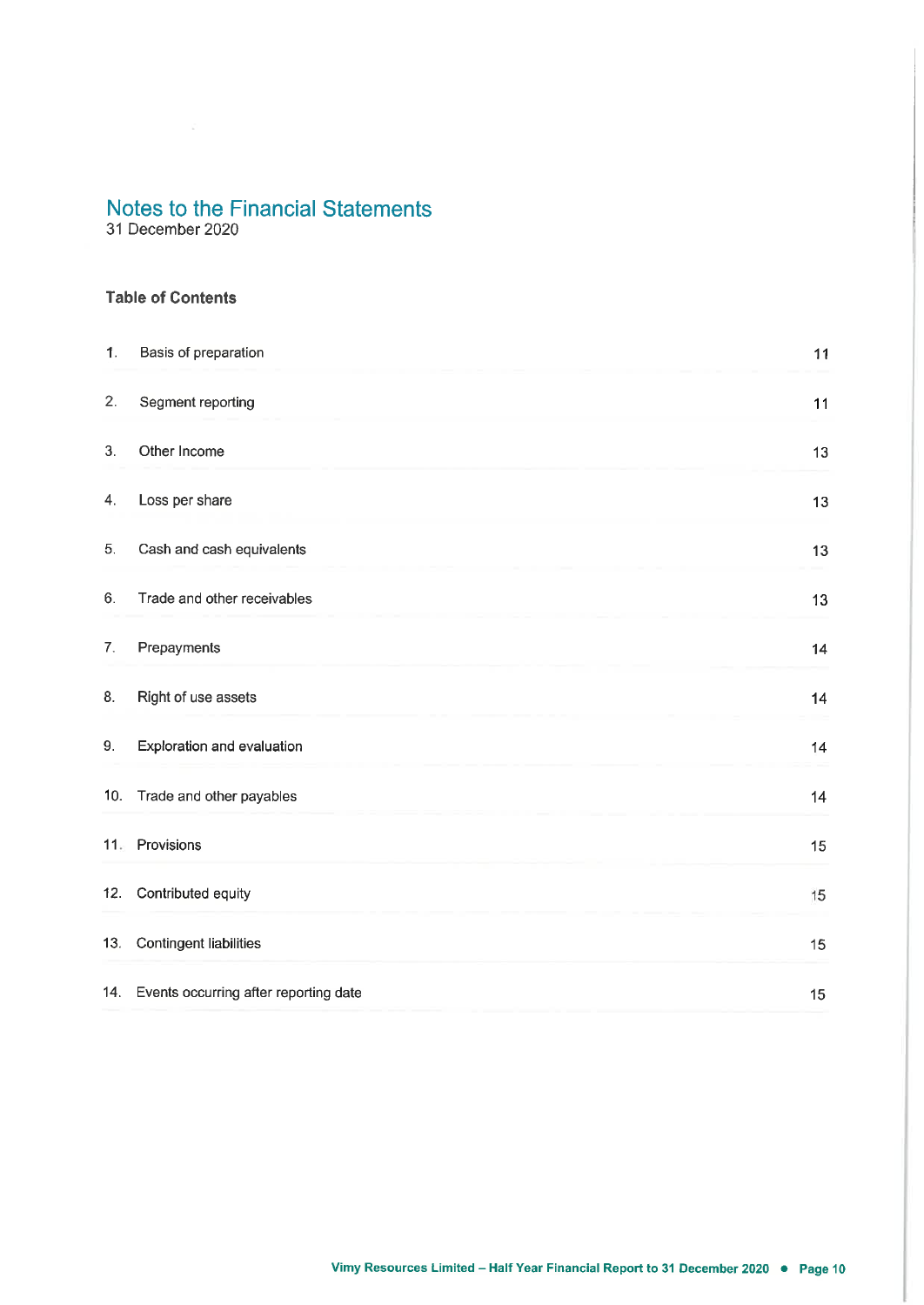31 December 2020

#### $\mathbf{1}$ **Basis of preparation**

This general purpose financial report for the interim half-year reporting period ended 31 December 2020 has been prepared in accordance with Australian Accounting Standard AASB 134 Interim Financial Reporting and the Corporations Act 2001.

This interim financial report does not include all the notes of the type normally included in an annual financial report. Accordingly, this report is to be read in conjunction with the annual report for the year ended 30 June 2020 and any public announcements made by Vimy Resources Limited during the interim reporting period in accordance with the continuous disclosure requirements of the Corporations Act 2001.

The accounting policies adopted are consistent with those of the previous financial year and corresponding interim reporting period.

The Interim financial report has been approved and authorised for issue by the Board of Directors on 12 March 2021.

#### **Going Concern**

The Group incurred a net loss of \$3,742,366 during the half year ended 31 December 2020. The cash and cash equivalents held as at 31 December 2020 was \$4,337,904. Current assets exceed current liabilities by \$2,279,665 as at 31 December 2020. The Group's net cash used in operating activities for the half year ended 31 December 2020 was \$2,784,461.

Deferred consideration payable to Cameco has been recognised in the Statement of Financial Position as at 31 December 2020 comprising two instalments, \$1.5 million of which was paid in January 2021 and \$2.8 million due in January 2022. The Directors have reviewed a cash flow forecast for the next twelve months from the date of signing the financial report which demonstrates that the Group will have sufficient cash resources to continue as a going concern, subject to successful fund raising activities during the period.

The Group's ability to continue as a going concern, including meeting the January 2022 deferred consideration obligations and to advance the Mulga Rock and Alligator River projects, depends on its ability to obtain additional funding through equity, debt or hybrid financing, joint ventures, production off-take arrangements or other means. This creates a material uncertainty as to the ability of the Group to continue as a going concern.

In considering these circumstances, the Directors have taken into account the Group's demonstrated past successes in raising equity and debt, and in the event that additional funding is not able to be obtained at the amounts and timeframes anticipated, the Directors would actively curtail both project and corporate expenditure to conserve cash resources.

For these reasons the Directors continue to adopt the going concern basis in preparing these financial reports.

If the Group is unable to continue as a going concern, it may be required to realise its assets and/or settle its liabilities other than in the ordinary course of business and at amounts different to those stated in the financial report.

#### $2.$ **Segment reporting**

The Company operates an Exploration and Evaluation segment and a Sales and Marketing segment. The Exploration and Evaluation activities undertaken by the Exploration and Evaluation segment include exploration on granted tenements in Western Australia and the Northern Territory. The Sales and Marketing segment activities undertaken by the Sales and Marketing segment include research and economic analysis of the global uranium market. The segment activities do not generate any sales revenue.

The Company has identified its operating segments based on the internal reports that are reviewed and used by the Board of Directors (chief operating decision maker) in assessing performance and determining the allocation of resources.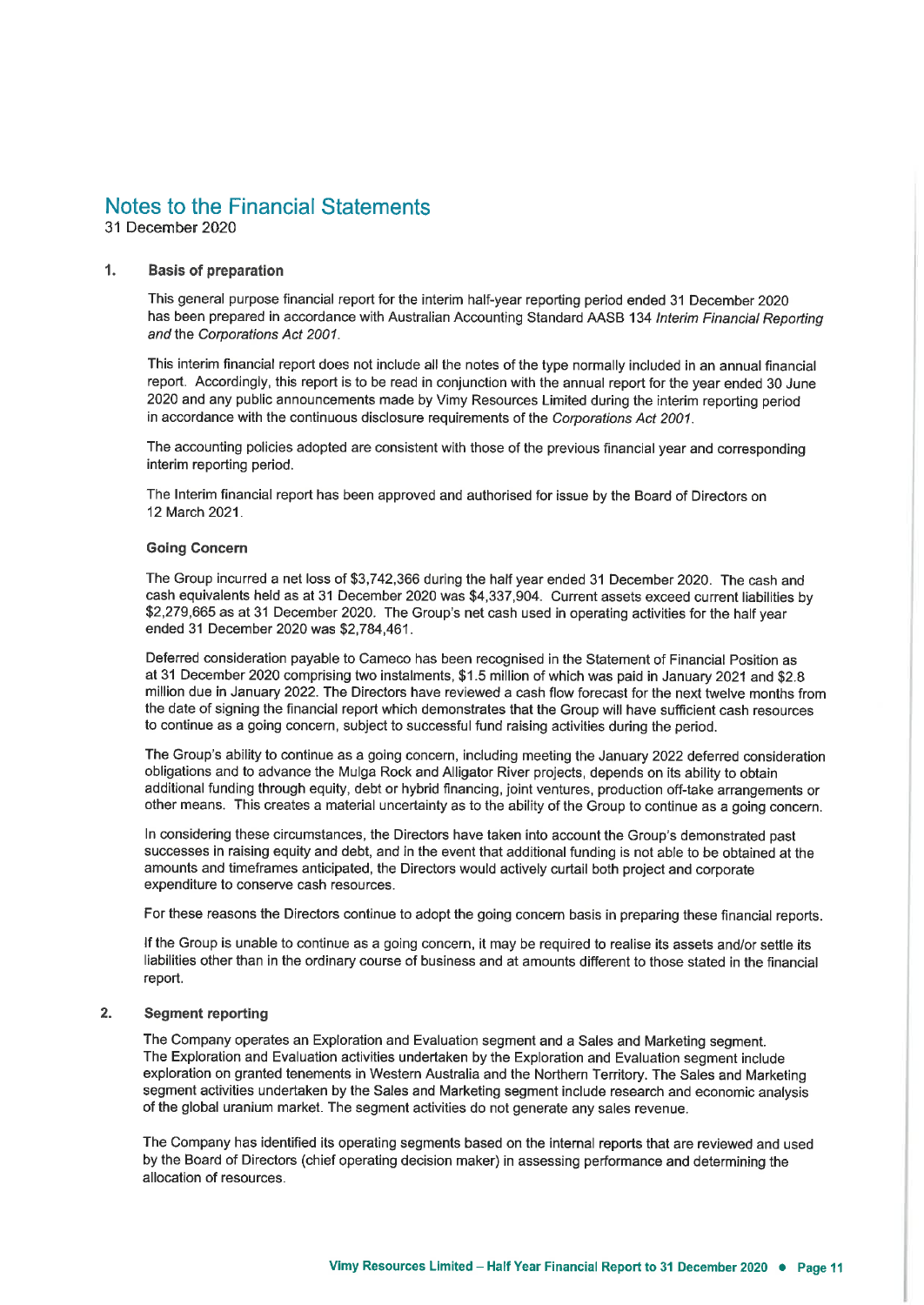31 December 2020

|                                            | Half year ended<br>31 December 2020<br>s | Half year ended<br>31 December 2019 |
|--------------------------------------------|------------------------------------------|-------------------------------------|
| <b>Segment Result</b>                      |                                          |                                     |
| Exploration Losses for the year            | (1,902,842)                              | (1,790,460)                         |
| Sales and Marketing losses for the year    | (158, 870)                               | (285, 087)                          |
|                                            | (2,061,712)                              | (2,075,547)                         |
| <b>Reconciliation to Consolidated Loss</b> |                                          |                                     |
| Segment contribution                       | (2,061,712)                              | (2,075,547)                         |
| Corporate and administration expense       | (1, 150, 557)                            | (1, 417, 186)                       |
| Share based payments expense               | (341,064)                                | (31, 325)                           |
| Financing expense                          | (282, 932)                               | (341, 113)                          |
| Interest income and Other Income           | 93,899                                   | 102,814                             |
| Loss from continuing operations            | (3,742,366)                              | (3,762,357)                         |

|                                                         | 31 December 2020<br>\$ | 30 June 2020<br>\$ |
|---------------------------------------------------------|------------------------|--------------------|
| <b>Total assets</b>                                     |                        |                    |
| <b>Exploration Segment Assets</b>                       | 6,181,987              | 6,276,287          |
| Sales and Marketing Segment Assets                      |                        |                    |
|                                                         | 6,181,987              | 6,276,287          |
| <b>Reconciliation to Consolidated Total Assets</b>      |                        |                    |
| Segment assets                                          | 6,181,987              | 6,276,287          |
| Corporate and administration assets                     | 4,879,769              | 8,095,246          |
| <b>Total assets</b>                                     | 11,061,756             | 14,371,533         |
| <b>Total liabilities</b>                                |                        |                    |
| <b>Exploration Segment liabilities</b>                  | (4,907,388)            | (4,790,172)        |
| Sales and Marketing liabilities                         | (24, 412)              | (2,774)            |
|                                                         | (4,931,800)            | (4,792,946)        |
| <b>Reconciliation to Consolidated Total Liabilities</b> |                        |                    |
| Segment liabilities                                     | (4,931,800)            | (4,792,946)        |
| Corporate and administration liabilities                | (884, 470)             | (1,300,769)        |
| <b>Total liabilities</b>                                | (5,816,270)            | (6,093,715)        |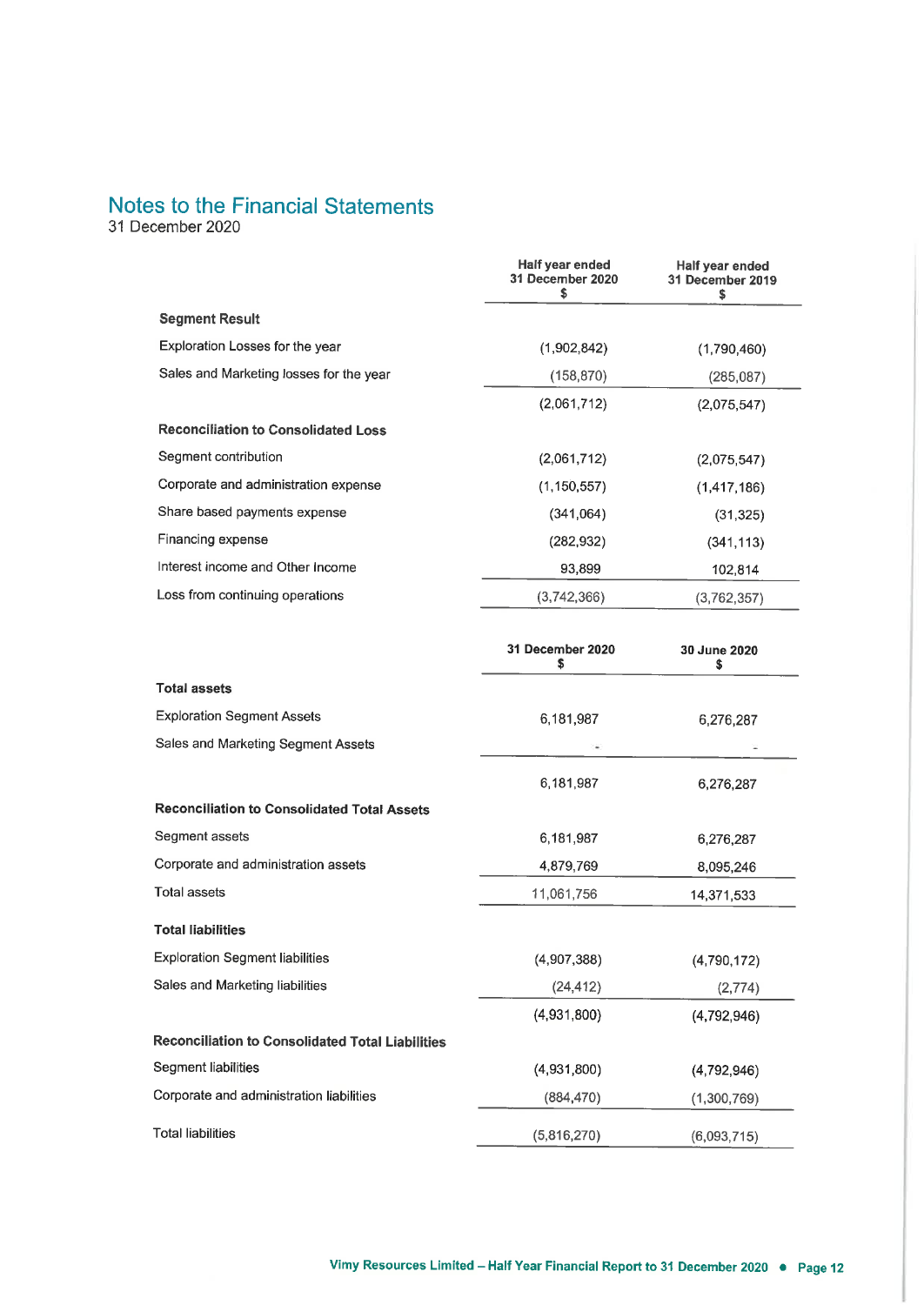31 December 2020

#### $3.$ Other Income

 $\overline{4}$ .

5.

 $6.$ 

|                                                                                                                  | Half year ended<br>31 December 2020<br>\$ | Half year ended<br>31 December 2019<br>\$ |
|------------------------------------------------------------------------------------------------------------------|-------------------------------------------|-------------------------------------------|
| Interest income                                                                                                  | 26,399                                    | 17,806                                    |
| Other Income                                                                                                     | 67,500                                    | 85,008                                    |
|                                                                                                                  | 93,899                                    | 102,814                                   |
| Loss per share                                                                                                   |                                           |                                           |
|                                                                                                                  | Half year ended<br>31 December 2020<br>\$ | Half year ended<br>31 December 2019<br>Ŝ. |
| Loss used in the calculation of basic EPS                                                                        | (3,742,363)                               | (3,762,357)                               |
| Basic and diluted loss per share (cents per share)                                                               | (0.48)                                    | (0.68)                                    |
| Weighted average number of shares outstanding<br>during the year used in calculations of basic loss<br>per share | 777,221,485                               | 551,266,868                               |
|                                                                                                                  |                                           |                                           |
| <b>Cash and cash equivalents</b>                                                                                 | 31 December 2020<br>\$                    | 30 June 2020<br>\$                        |
| Cash at bank and on hand                                                                                         | 837,904                                   | 1,181,734                                 |
| Short-term deposits                                                                                              | 3,500,000                                 | 6,000,000                                 |
|                                                                                                                  | 4,337,904                                 | 7,181,734                                 |
| <b>Trade and other receivables</b>                                                                               | 31 December 2020<br>s                     | 30 June 2020<br>\$                        |
| <b>Current</b>                                                                                                   |                                           |                                           |
| Research and development tax incentive grant<br>receivable                                                       |                                           | 329,659                                   |
| Goods and services tax receivable                                                                                | 53,552                                    | 28,581                                    |
| Other receivables                                                                                                | 20,380                                    | 33,214                                    |
|                                                                                                                  | 73,932                                    | 391,454                                   |
| <b>Non-Current</b>                                                                                               |                                           |                                           |
| Security deposit (1)                                                                                             | 356,258                                   | 356,258                                   |
|                                                                                                                  | 356,258                                   | 356,258                                   |

The security deposit is cash security for bank guarantees relating to the Alligator River Project in the<br>Northern Territory and a bank guarantee relating to the new office lease at Level 1, 1209 Hay Street, West Perth.  $(1)$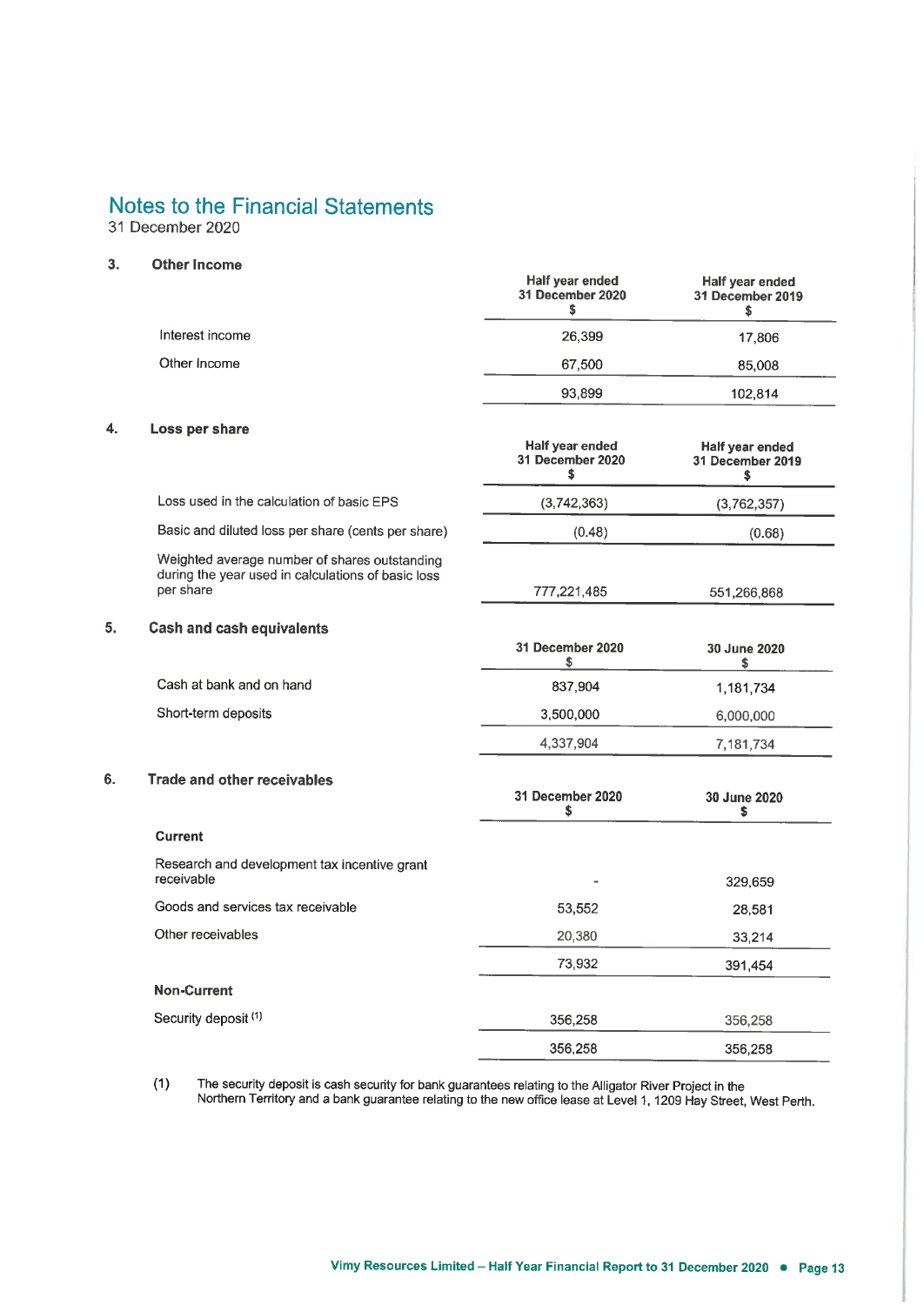31 December 2020

#### $\overline{7}$ . **Prepayments**

8.

|                                    | 31 December 2020 | 30 June 2020 |
|------------------------------------|------------------|--------------|
| Deposits for tenement applications | 12,831           | 31,058       |
| Other prepayments                  | 75,297           | 138,801      |
|                                    | 88,128           | 169,859      |
| <b>Right of use assets</b>         | 31 December 2020 | 30 June 2020 |
| Lease asset                        | 351,438          | 397,278      |
|                                    | 351,438          | 397,278      |

The Group has adopted AASB 16 using the modified retrospective method of adoption. On adoption, the Group recognised the right of use asset and a corresponding lease liability. The right of use asset is depreciated on a straight line basis over the term of the lease. The lease liabilities were measured at the present value of the remaining lease payments, discounted using the lessee's incremental borrowing rate of 4.9%.

#### $9.$ **Exploration and evaluation**

|                                           | 31 December 2020 | 30 June 2020 |
|-------------------------------------------|------------------|--------------|
| Tenement Acquisition Costs <sup>(1)</sup> | 5.788.237        | 5,788,237    |
|                                           | 5,788,237        | 5,788,237    |

The Group acquired the Alligator River Project for a cash consideration of \$6.5 million in July 2018 payments are  $(1)$ staged over 42 months to January 2022 and granted Cameco Australia Pty Ltd (Cameco) a conditional buy-back option. See Note 10 for further details.

#### $10.$ Trade and other payables

|                                       | 31 December 2020<br>S | 30 June 2020<br>\$ |
|---------------------------------------|-----------------------|--------------------|
| Current                               |                       |                    |
| Trade payables and other payables     | 429,364               | 906.643            |
| Deferred consideration <sup>(1)</sup> | 1,500,000             | 1,398,268          |
|                                       | 1,929,364             | 2,304,911          |
| <b>Non-Current</b>                    |                       |                    |
| <b>Other Payables</b>                 | 271.875               | 316,842            |
| Deferred consideration <sup>(1)</sup> | 2,456,309             | 2,288,449          |
|                                       | 2,728,184             | 2,605,291          |

Deferred consideration payable to Cameco as at 31 December 2020 is payable in two instalments, \$1.5 million paid  $(1)$ in January 2021 and \$2.8 million due January 2022 totalling \$4.3 million. The deferred consideration has been discounted to present value at 15% to derive a liability at acquisition date. At 31 December 2020 the fair value of the liability is \$3,956,309. The difference between the instalment payments and the liability will be recognised as interest expense over the twelve-monthly instalments until paid in January 2022.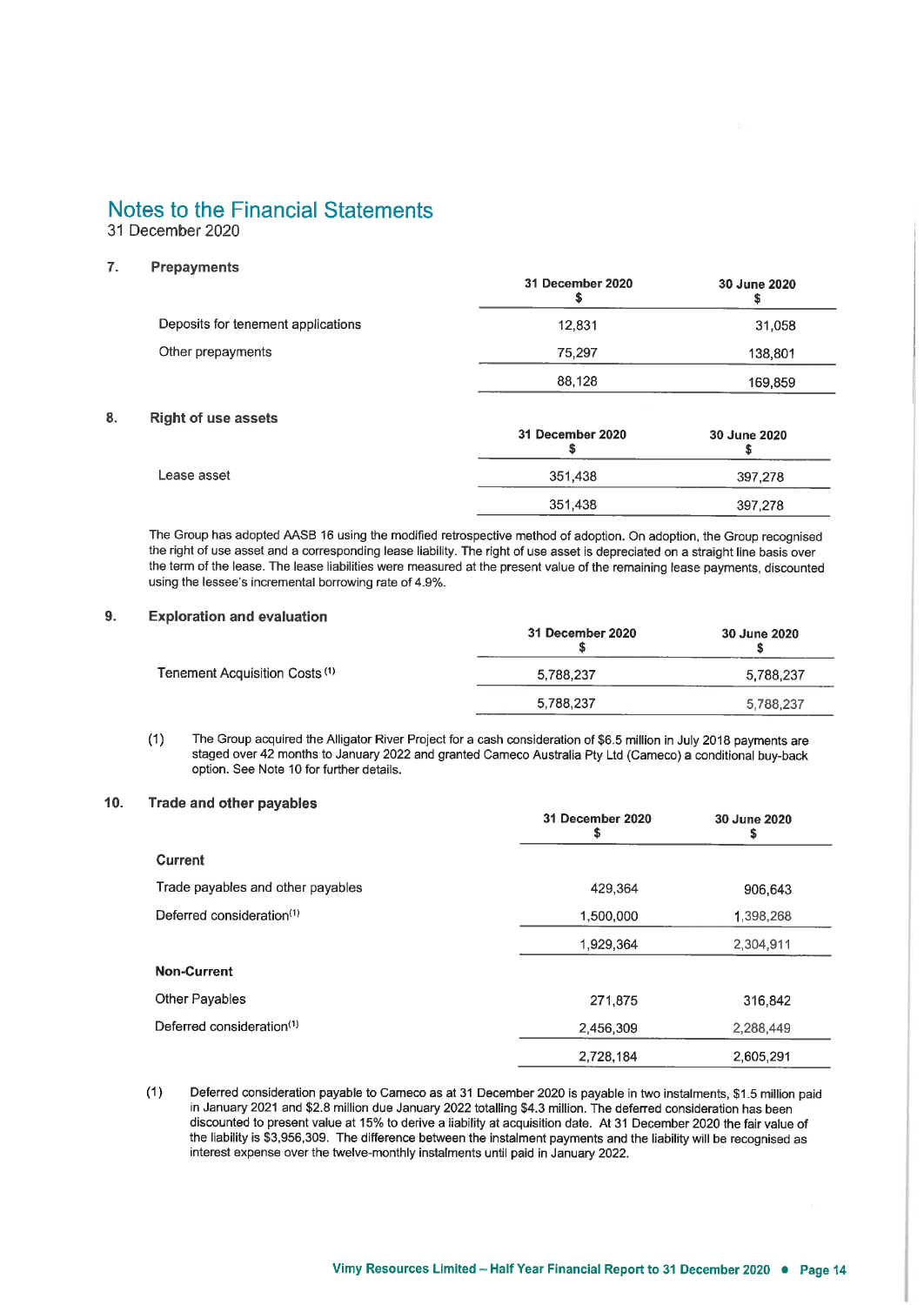31 December 2020

#### $11.$ **Provisions**

|                                  | <b>31 December 2020</b> | <b>30 June 2020</b> |
|----------------------------------|-------------------------|---------------------|
| <b>Current</b>                   |                         |                     |
| Provision for annual leave       | 119,170                 | 153,224             |
| Provision for long service leave | 171,765                 | 123,210             |
|                                  | 290,935                 | 276,434             |
| <b>Non-Current</b>               |                         |                     |
| Provision for long service leave | 10,839                  | 60,426              |
| Provision for rehabilitation (1) | 856,948                 | 846,653             |
|                                  | 867,787                 | 907,079             |

The provision for rehabilitation is inclusive of the rehabilitation work for the geotechnical test pits at the Mulga Rock  $(1)$ Project which is required to be completed by March 2022. The provision for rehabilitation is also inclusive of the rehabilitation work relating to the Alligator River Project.

#### $12.$ **Contributed equity**

|                                                          | <b>Number</b> | \$          |
|----------------------------------------------------------|---------------|-------------|
| <b>Ordinary shares</b>                                   |               |             |
| Balance at 30 June 2020                                  | 766,286,743   | 113,677,114 |
| 13 July 2020 Share placement @\$0.03 cents per share     | 11,103,984    | 329,605     |
| 13 October 2020 Share placement @\$0.035 cents per share | 1,276,342     | 45,000      |
| Share issue costs                                        | ٠             | (5,635)     |
| Balance at 31 December 2020                              | 778,667,069   | 114,046,084 |

#### $13.$ **Contingent liabilities**

#### **Royalty**

In 2015 the Group entered into a royalty agreement with RCF VI. Narnoo Mining Pty Ltd ('Narnoo'), wholly owned subsidiary of Vimy, has agreed to pay a royalty to RCF VI of 1.15% on the gross proceeds received by Narnoo from selling mineral products extracted and recovered from the tenements that make up the Mulga Rock Project.

The Group has granted security to RCF VI for the royalty obligations, in the form of a mortgage over the mining tenements.

#### $14.$ Events occurring after reporting date

Significant subsequent events that have occurred since 31 December 2020 include:

- On 13 January, the Company announced it has been approved to join the US-based OTCQB Venture Market under the ticker symbol VMRSF. The OTCQB is a well-established trading platform, operated by OTC Markets Group in New York. OTC trading will enhance the visibility and accessibility of the Company to North American shareholders and media partners.
- On 4 February, the Company announced an update on the potential upside of the by-product credits from an ancillary base metal circuit at the Mulga Rock Uranium Project.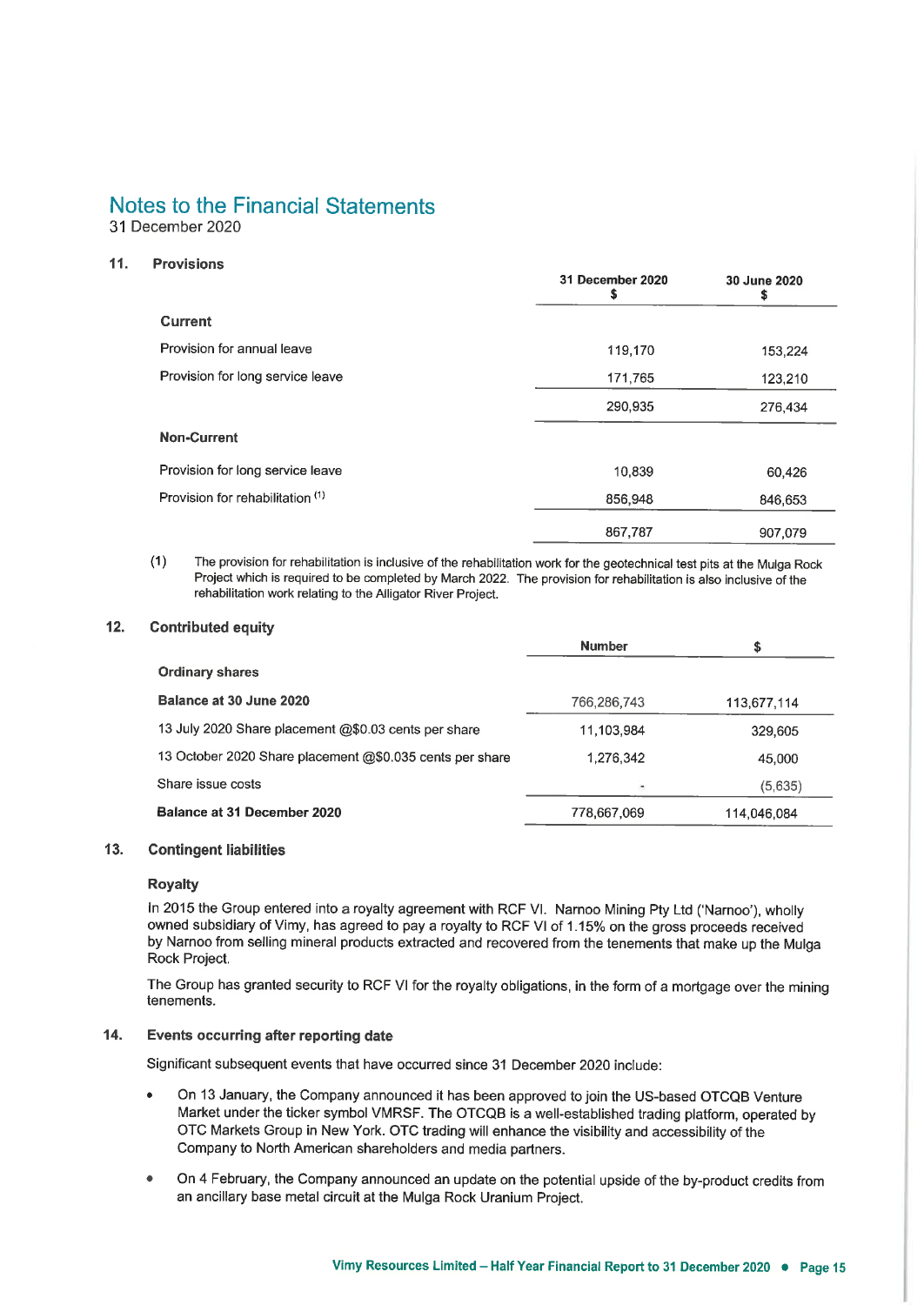31 December 2020

On 10 March 2021, the Company announced that it has executed a binding term sheet with Rio Tinto  $\bullet$ Exploration Pty Limited (RTX) to acquire RTX's interest (20.89%) in the Wellington Range and King River Joint Venture at the Alligator River Project (ARP) in the Northern Territory. This will result in Vimy holding 100% of the ARP on settlement through its wholly owned subsidiary Viva Resources Pty Ltd.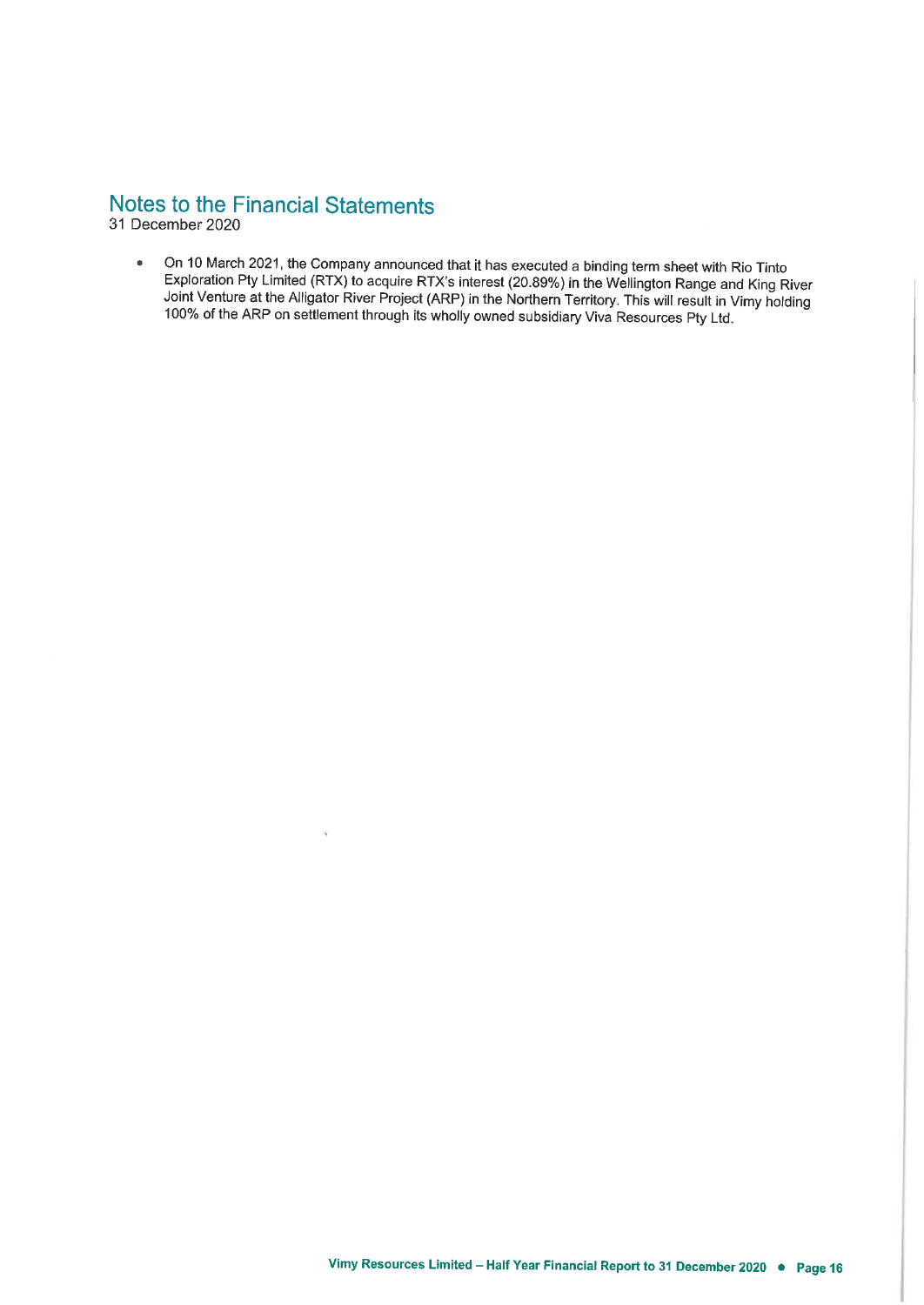# **Directors' Declaration**

In the directors' opinion:

- the consolidated financial statements and notes of Vimy Resources Limited are in accordance with the  $(a)$ Corporations Act 2001 including:
	- $(i)$ complying with Accounting Standard AASB 134 Interim Financial Reporting; and
	- $(ii)$ giving a true and fair view of its financial position as at 31 December 2020 and its performance for the half year ended on that date; and
- $(b)$ there are reasonable grounds to believe that the Company will be able to pay its debts as and when they become due and payable.

This declaration is made in accordance with a resolution of the directors.

**Mike Young Managing Director and Chief Executive Officer** 

12 March 2021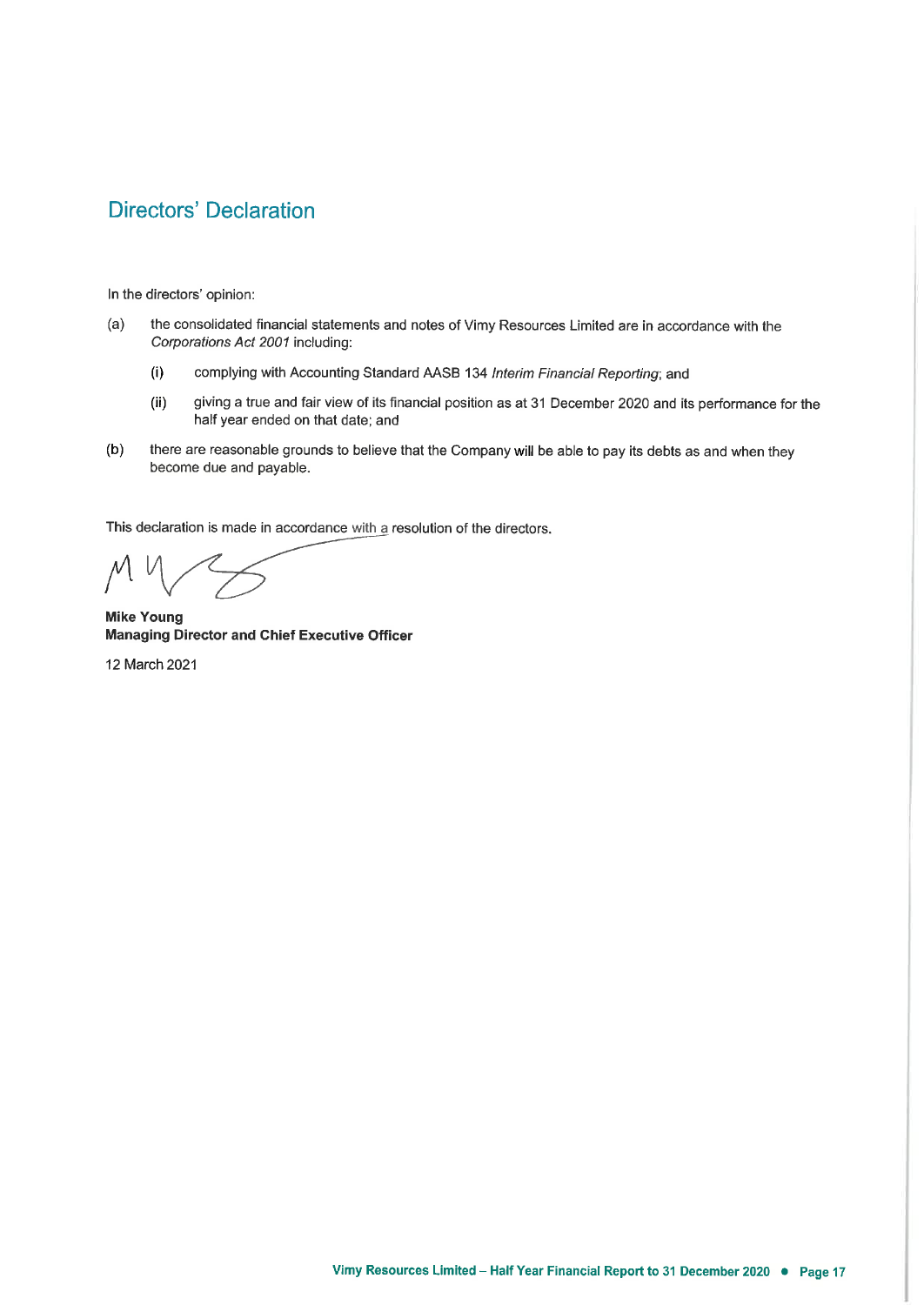

# Independent Auditor's Review Report

## To the shareholders of Vimy Resources Limited

### **Conclusion**

We have reviewed the accompanying **Half-year Financial Report** of Vimy Resources Limited.

Based on our review, which is not an audit, we have not become aware of any matter that makes us believe that the Half-year Financial Report of Vimy Resources Limited does not comply with the Corporations Act 2001, including:

- giving a true and fair view of the **Group's** financial position as at 31 December 2020 and of its performance for the Half-year ended on that date; and
- complying with Australian Accounting Standard AASB 134 Interim Financial Reporting and the Corporations Regulations 2001

#### The **Half-year Financial Report** comprises:

- Consolidated statement of financial position as at 31 December 2020
- Consolidated statement of profit or loss and other comprehensive income, Consolidated statement of changes in equity and Consolidated statement of cash flows for the Half-year ended on that date
- Notes 1 to 14 comprising a summary of significant accounting policies and other explanatory information
- The Directors' Declaration.

The **Group** comprises Vimy Resources Limited (the Company) and the entities it controlled at the Half year's end or from time to time during the Half-year.

### **Basis for Conclusion**

We conducted our review in accordance with ASRE 2410 Review of a Financial Report Performed by the Independent Auditor of the Entity. Our responsibilities are further described in the Auditor's Responsibilities for the Review of the Financial Report section of our report.

We are independent of the Group in accordance with the auditor independence requirements of the Corporations Act 2001 and the ethical requirements of the Accounting Professional and Ethical Standards Board's APES 110 Code of Ethics for Professional Accountants (including Independence Standards) (the Code) that are relevant to our audit of the annual financial report in Australia. We have also fulfilled our other ethical responsibilities in accordance with the Code.

#### **Material uncertainty related to going concern**

We draw attention to Note 1, "Going Concern" in the Half-year Financial Report. The events or conditions disclosed in Note 1, indicate a material uncertainty exists that may cast significant doubt on the Group's ability to continue as a going concern and, therefore, whether it will realise its assets and discharge its liabilities in the normal course of business, and at the amounts stated in the Halfyear Financial Report. Our conclusion is not modified in respect of this matter.

KPMG, an Australian partnership and a member firm of the KPMG global organisation of independent member firms affiliated with KPMG International Limited, a private English company limited by guarantee. All rights reserved. The KPMG name and logo are trademarks used under license by the independent member firms of the KPMG global organisation. Liability limited by a scheme approved under Professional Standards Legislation.